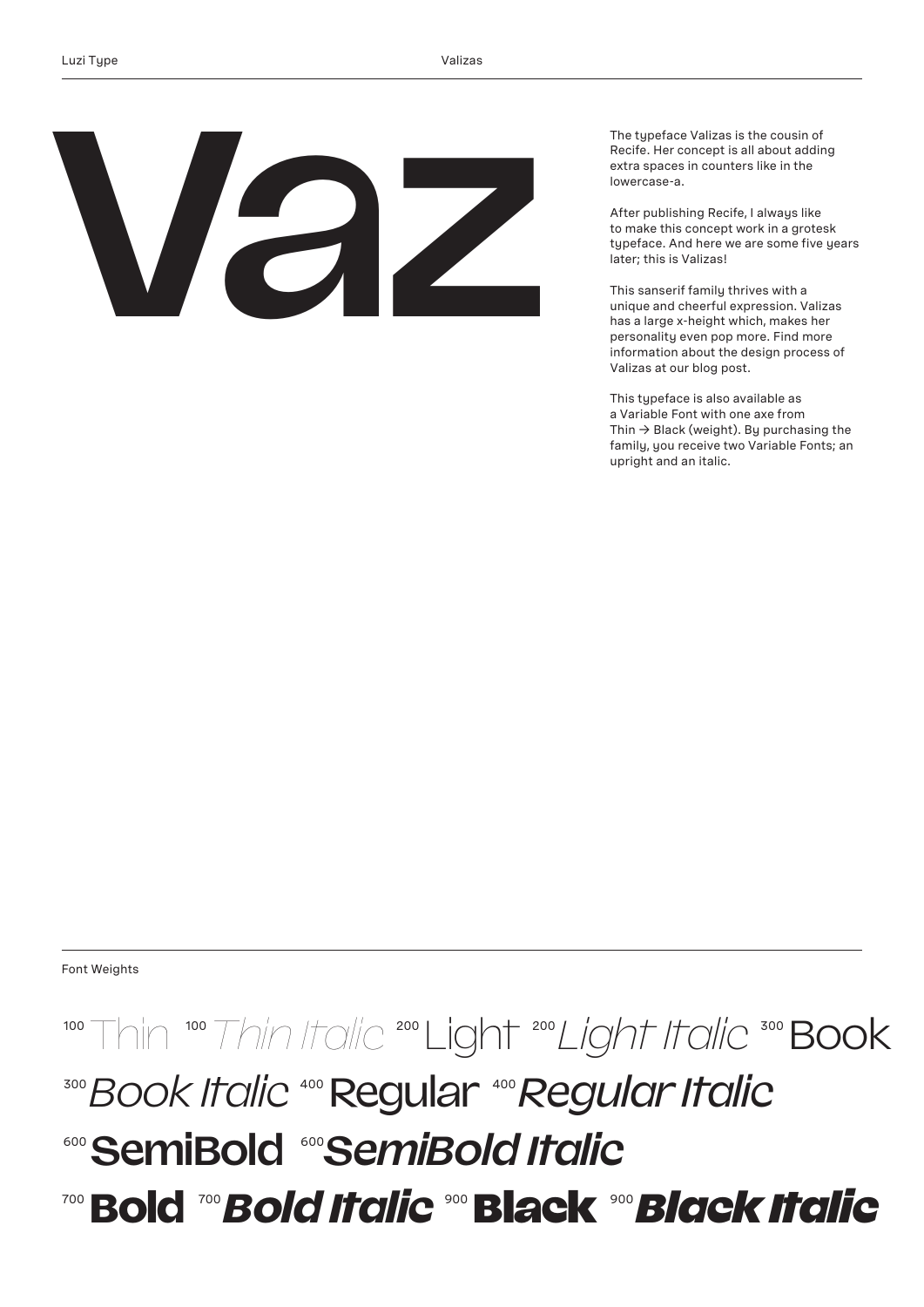# $|$   $|$   $|$   $|$   $|$   $|$   $|$

100 Pt

56 Pt

Zugsstrecke Misox Tessin

Weather; the state of the atmosphere, describing the degree

32 Pt

El Ferrocarril Trasandino; desde Mendoza a Los Andes fue inaugurado el 5 de abril de 1910. Debido a lo difícil del terreno, debieron utilizarse tecnologías de punta para la época. Hubo que ins-

16 Pt

The International Typographic Style has had a profound influence on graphic design as a part of the modernist movement, affecting many design related fields; including architecture and art. It emphasises cleanness, readability, and objectivity. Hallmarks of the style are asymme-

Los Pirineos son más viejo que los Alpes: sus sedimentos se depositaron por primera vez en las cuencas costeras durante las eras Paleozoica y Mesozoica. Hace entre 100 y 150 millones de años, durante el período Cretácico Inferior, el golfo de Vizcaya se desplegó, empujando a la España actual contra Francia y aplicando una intensa presión de compresión

12 Pt

8 Pt

Es gibt nur ein einziges Meer, das alles Feste umspült: auf der Südhalbkugel, zwischen Kap Horn und der Antarktis, werden alle Ozeane eins. In dieser Wasserwüste gibt es ost- oder westwärts kein Land zu sichten. Nordwärts erst unterteilen die Landmassen der Kontinente das eine Weltmeer in drei Ozeane, in den Atlantik, in den Pazifik und in den Indischen Ozean; das Nördliche Eismeer gilt allgemein als zum Atlantischen Ozean gehörig. Wie aber sieht es unten aus, auf dem Ozeanboden? Wie auf dem festen Land, so gibt es auch im Meer, Erhöhungen und Schluchten. Viele Berge unter dem Meer sind höher, manche Gebirgszüge sind länger, viele Schluchten tiefer als irgendwo auf dem Festen. Wenn man den höchsten Berg mit seinen 8847 Metern Höhe, in die tiefste Tiefe versenken wollte, so würden immer noch gut

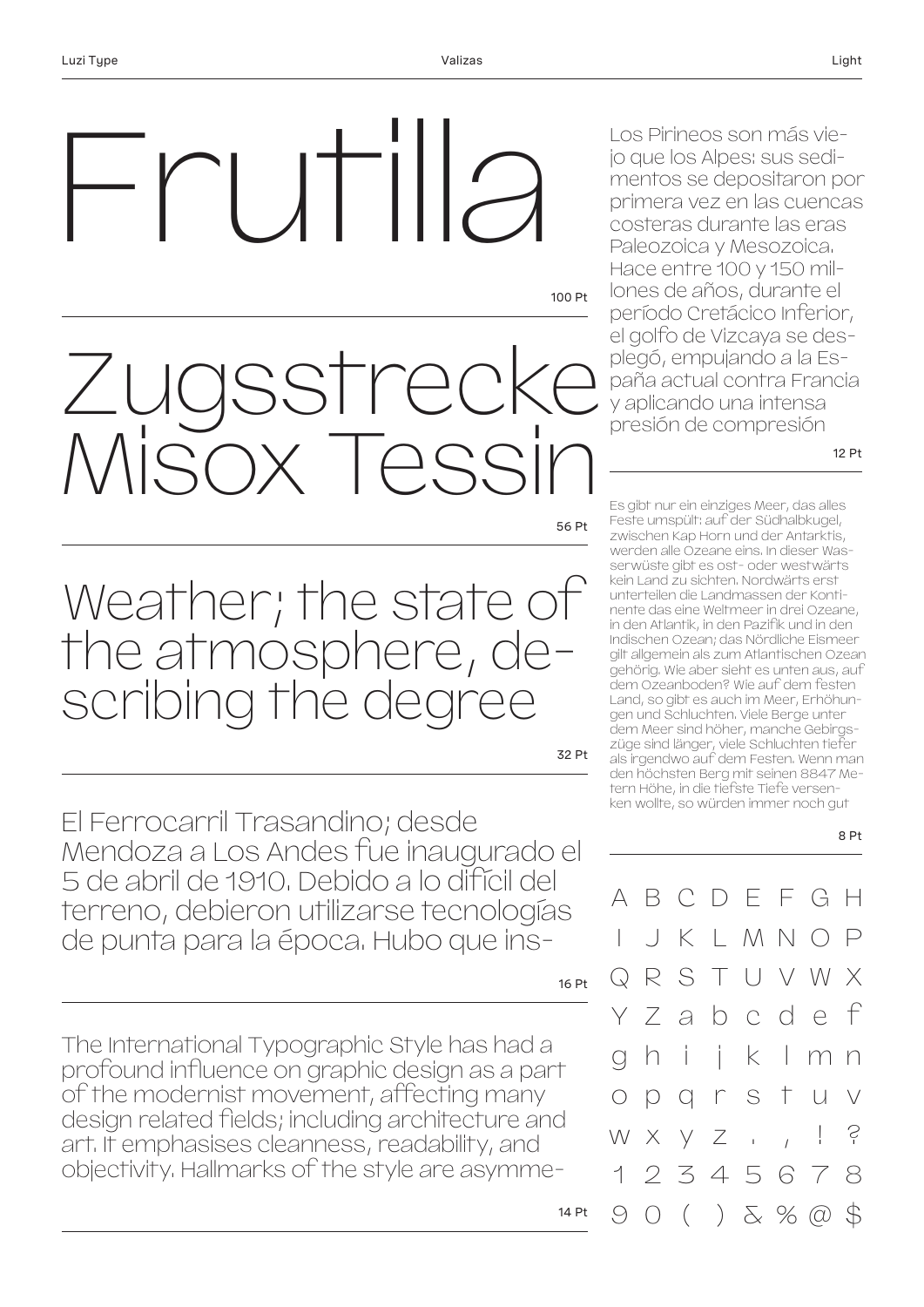

100 Pt

56 Pt *Piz Fiorèra 2921 m.ü.M* 

*Weather; the state of the atmosphere, describing the de-*

32 Pt

*El Ferrocarril Trasandino; desde Mendoza a Los Andes fue inaugurado el 5 de abril de 1910. Debido a lo difícil del terreno, debieron utilizarse tecnologías de punta para la época. Hubo* 

16 Pt

14 Pt

*The International Typographic Style has had a profound influence on graphic design as a part of the modernist movement, affecting many design related fields; including architecture and art. It emphasises cleanness, readability, and objectivity. Hallmarks of the style are asymme-* *Los Pirineos son más viejo que los Alpes: sus sedimentos se depositaron por primera vez en las cuencas costeras durante las eras Paleozoica y Mesozoica. Hace entre 100 y 150 millones de años, durante el período Cretácico Inferior, el golfo de Vizcaya se desplegó, empujando a la España actual contra Francia y aplicando una intensa presión de compresión a* 

12 Pt

*Es gibt nur ein einziges Meer, das alles Feste umspült: auf der Südhalbkugel, zwischen Kap Horn und der Antarktis, werden alle Ozeane eins. In dieser Wasserwüste gibt es ost- oder westwärts kein Land zu sichten. Nordwärts erst unterteilen die Landmassen der Kontinente das eine Weltmeer in drei Ozeane, in den Atlantik, in den Pazifik und in den Indischen Ozean; das Nördliche Eismeer gilt allgemein als zum Atlantischen Ozean gehörig. Wie aber sieht es unten aus, auf dem Ozeanboden? Wie auf dem festen Land, so gibt es auch im Meer, Erhöhungen und Schluchten. Viele Berge unter dem Meer sind höher, manche Gebirgszüge sind länger, viele Schluchten tiefer als irgendwo auf dem Festen. Wenn man den höchsten Berg mit seinen 8847 Metern Höhe, in die tiefste Tiefe versenken wollte, so würden immer noch gut* 

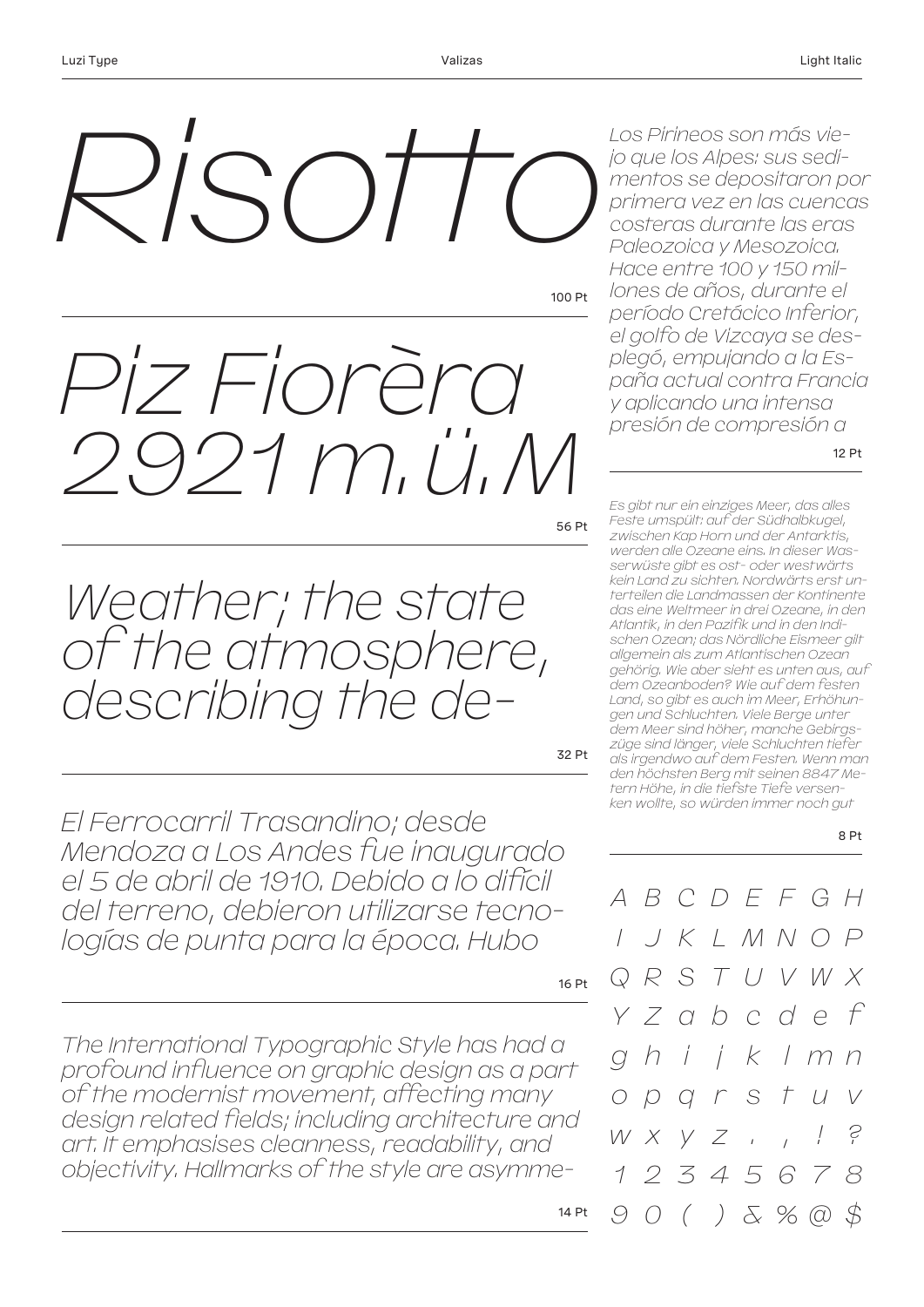## oler

100 Pt

## Chá Açores verdes №31

56 Pt

### Weather; the state of the atmosphere, describing the degree

32 Pt

El Ferrocarril Trasandino; desde Mendoza a Los Andes fue inaugurado el 5 de abril de 1910. Debido a lo difícil del terreno, debieron utilizarse tecnologías de punta para la época. Hubo que ins-

16 Pt

14 Pt

The International Typographic Style has had a profound influence on graphic design as a part of the modernist movement, affecting many design related fields; including architecture and art. It emphasises cleanness, readability, and objectivity. Hallmarks of the style are asymmeLos Pirineos son más viejo que los Alpes: sus sedimentos se depositaron por primera vez en las cuencas costeras durante las eras Paleozoica y Mesozoica. Hace entre 100 y 150 millones de años, durante el período Cretácico Inferior, el golfo de Vizcaya se desplegó, empujando a la España actual contra Francia y aplicando una intensa presión de compresión

12 Pt

8 Pt

Es gibt nur ein einziges Meer, das alles Feste umspült: auf der Südhalbkugel, zwischen Kap Horn und der Antarktis, werden alle Ozeane eins. In dieser Wasserwüste gibt es ost- oder westwärts kein Land zu sichten. Nordwärts erst unterteilen die Landmassen der Kontinente das eine Weltmeer in drei Ozeane, in den Atlantik, in den Pazifik und in den Indischen Ozean; das Nördliche Eismeer gilt allgemein als zum Atlantischen Ozean gehörig. Wie aber sieht es unten aus, auf dem Ozeanboden? Wie auf dem festen Land, so gibt es auch im Meer, Erhöhungen und Schluchten. Viele Berge unter dem Meer sind höher, manche Gebirgszüge sind länger, viele Schluchten tiefer als irgendwo auf dem Festen. Wenn man den höchsten Berg mit seinen 8847 Metern Höhe, in die tiefste Tiefe versenken wollte, so würden immer noch gut

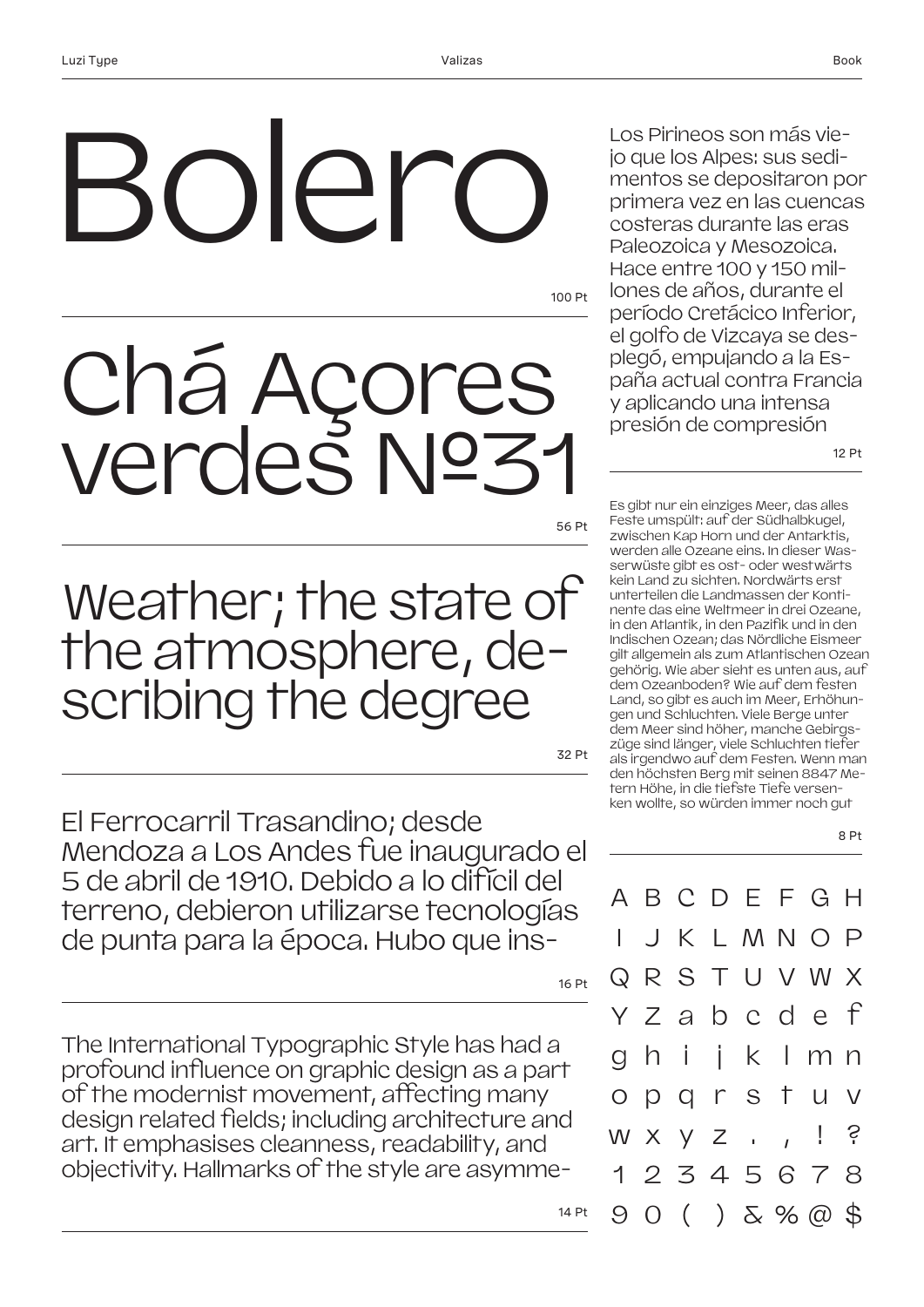## *Carbó*

100 Pt

## *Andalucian Ornaments*

56 Pt

*Weather; the state of the atmosphere, describing the degree* 

32 Pt

*El Ferrocarril Trasandino; desde Mendoza a Los Andes fue inaugurado el 5 de abril de 1910. Debido a lo difícil del terreno, debieron utilizarse tecnologías de punta para la época. Hubo* 

16 Pt

14 Pt

*The International Typographic Style has had a profound influence on graphic design as a part of the modernist movement, affecting many design related fields; including architecture and art. It emphasises cleanness, readability, and objectivity. Hallmarks of the style* 

12 Pt *sozoica. Hace entre 100 y 150 millones de años, durante el período Cretácico Inferior, el golfo de Vizcaya se desplegó, empujando a la España actual contra Francia y aplicando una intensa presión de com-Es gibt nur ein einziges Meer, das alles Feste umspült: auf der Südhalbkugel, zwischen Kap Horn und der Antarktis, werden alle Ozeane eins. In dieser Wasserwüste gibt es ost- oder westwärts kein Land zu sichten. Nordwärts erst unterteilen die Landmassen der Kontinente das eine Weltmeer in drei Ozeane, in den Atlantik, in den Pazifik und in den Indischen Ozean; das Nördliche Eismeer gilt allgemein als zum Atlantischen Oze-*

*Los Pirineos son más viejo que los Alpes: sus sedimentos se depositaron por primera vez en las cuencas costeras durante las eras Paleozoica y Me-*

*an gehörig. Wie aber sieht es unten aus, auf dem Ozeanboden? Wie auf dem festen Land, so gibt es auch im Meer, Erhöhungen und Schluchten. Viele Berge unter dem Meer sind höher, manche Gebirgszüge sind länger, viele Schluchten tiefer als irgendwo auf dem Festen. Wenn man den höchsten Berg mit seinen 8847 Metern Höhe, in die tiefste Tiefe versenken wollte, so würden im-*

8 Pt

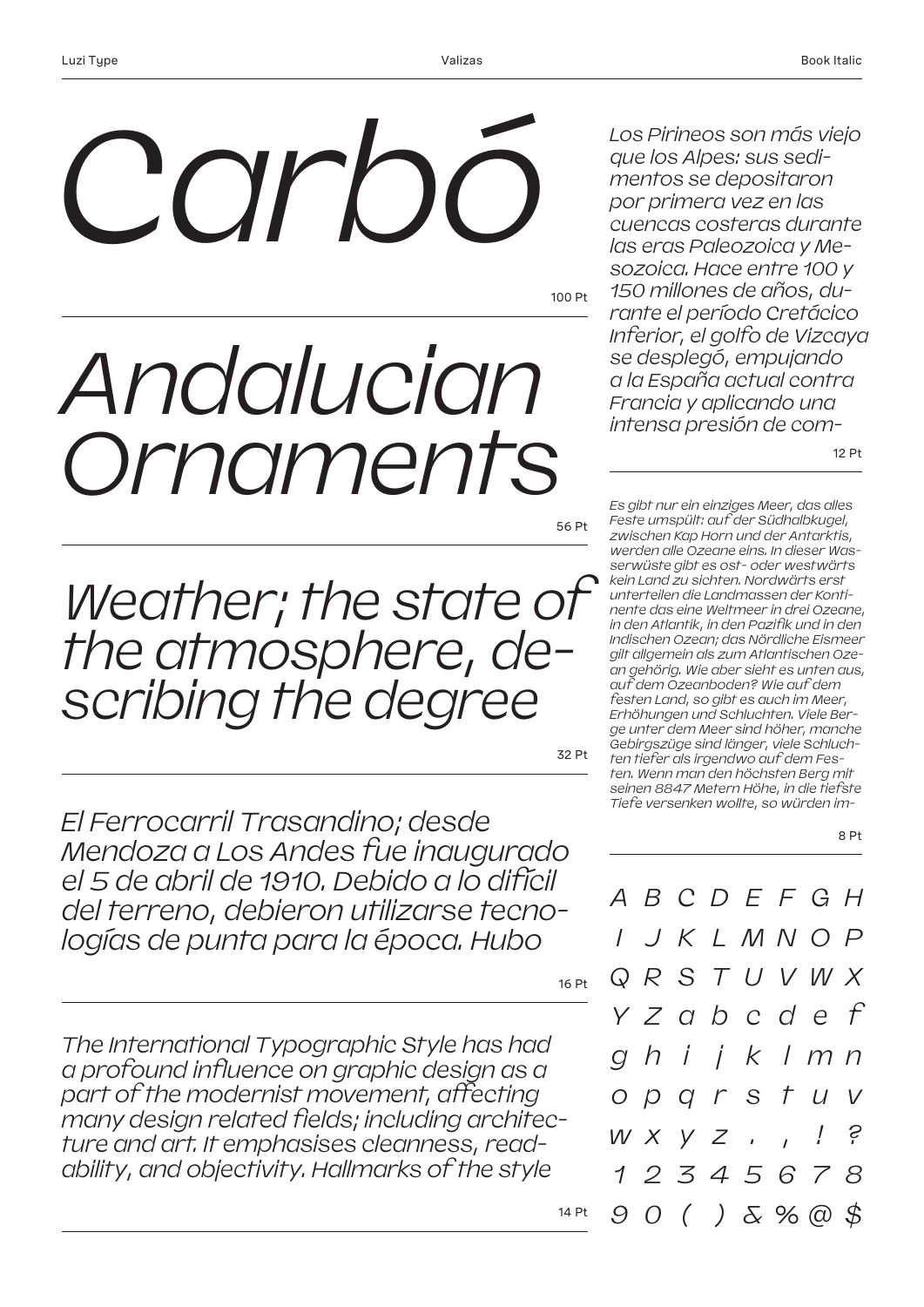# Imbiss

100 Pt

## 3 Cebiche y Ají de gallina

56 Pt

### Weather; the state of the atmosphere, describing the degree

32 Pt

El Ferrocarril Trasandino; desde Mendoza a Los Andes fue inaugurado el 5 de abril de 1910. Debido a lo difícil del terreno, debieron utilizarse tecnologías de punta para la época. Hubo que ins-

16 Pt

14 Pt

The International Typographic Style has had a profound influence on graphic design as a part of the modernist movement, affecting many design related fields; including architecture and art. It emphasises cleanness, readability, and objectivity. Hallmarks of the style are asymmeLos Pirineos son más viejo que los Alpes: sus sedimentos se depositaron por primera vez en las cuencas costeras durante las eras Paleozoica y Mesozoica. Hace entre 100 y 150 millones de años, durante el período Cretácico Inferior, el golfo de Vizcaya se desplegó, empujando a la España actual contra Francia y aplicando una intensa presión de compresión

12 Pt

8 Pt

Es gibt nur ein einziges Meer, das alles Feste umspült: auf der Südhalbkugel, zwischen Kap Horn und der Antarktis, werden alle Ozeane eins. In dieser Wasserwüste gibt es ost- oder westwärts kein Land zu sichten. Nordwärts erst unterteilen die Landmassen der Kontinente das eine Weltmeer in drei Ozeane, in den Atlantik, in den Pazifik und in den Indischen Ozean; das Nördliche Eismeer gilt allgemein als zum Atlantischen Ozean gehörig. Wie aber sieht es unten aus, auf dem Ozeanboden? Wie auf dem festen Land, so gibt es auch im Meer, Erhöhungen und Schluchten. Viele Berge unter dem Meer sind höher, manche Gebirgszüge sind länger, viele Schluchten tiefer als irgendwo auf dem Festen. Wenn man den höchsten Berg mit seinen 8847 Metern Höhe, in die tiefste Tiefe versenken wollte, so würden immer

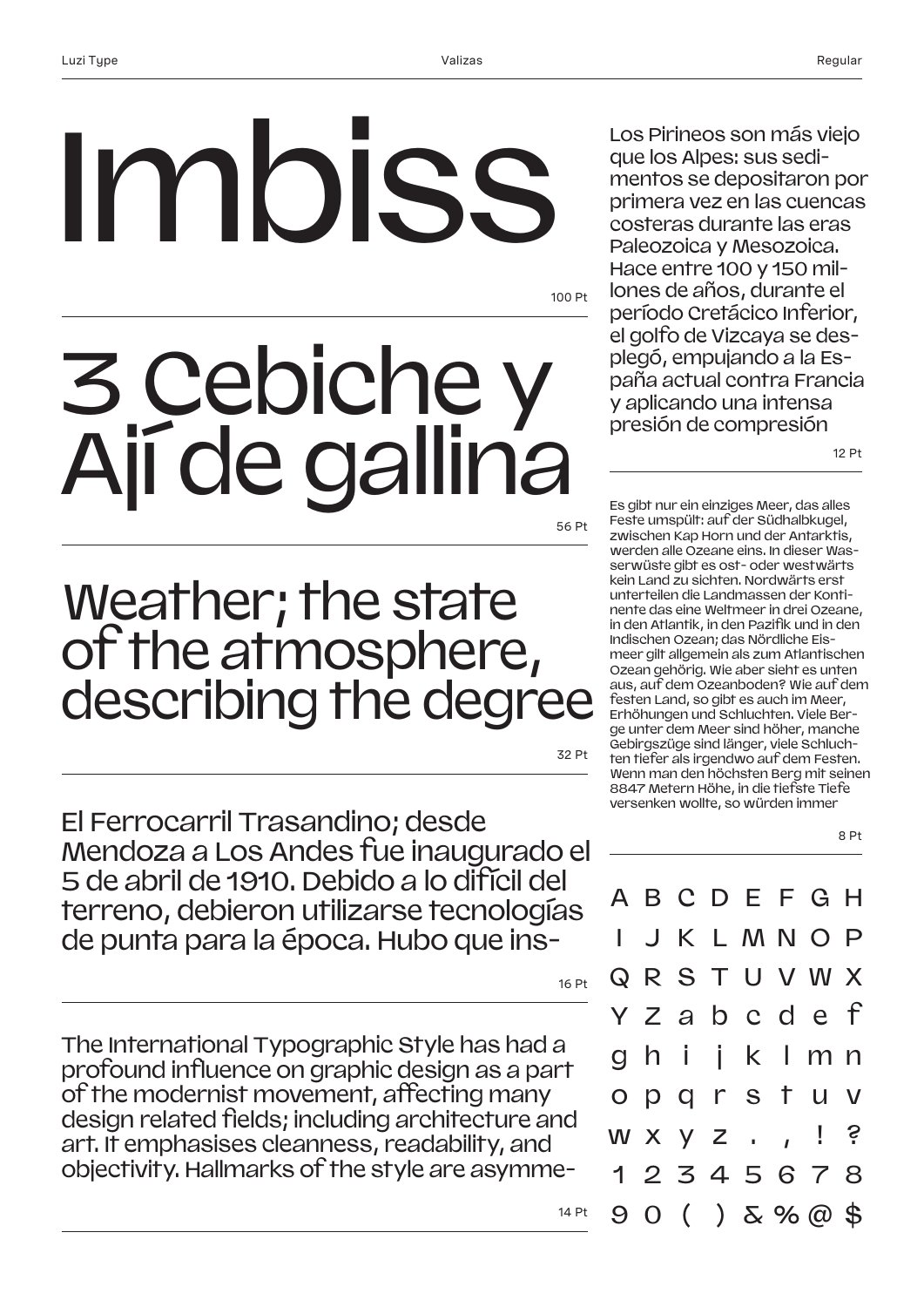# *Pacific*

100 Pt

## *Tortilla de maíz 250g*

56 Pt

*Weather; the state of the atmosphere, describing the de-*

32 Pt

16 Pt

14 Pt

*El Ferrocarril Trasandino; desde Mendoza a Los Andes fue inaugurado el 5 de abril de 1910. Debido a lo difícil del terreno, debieron utilizarse tecnologías de punta para la época. Hubo* 

*The International Typographic Style has had a profound influence on graphic design as a part of the modernist movement, affecting many design related fields; including architecture and art. It emphasises cleanness, readability, and objectivity. Hallmarks of the style are asym-*

12 Pt *Francia y aplicando una intensa presión de com-Es gibt nur ein einziges Meer, das alles Feste umspült: auf der Südhalbkugel, zwischen Kap Horn und der Antarktis, werden alle Ozeane eins. In dieser Wasserwüste gibt es ost- oder westwärts kein Land zu sichten. Nordwärts erst unterteilen die Landmassen der Kontinente das eine Weltmeer in drei Ozeane, in den Atlantik, in den Pazifik und in den Indischen Ozean; das Nördliche Eismeer gilt allgemein als zum Atlantischen Ozean gehörig. Wie aber sieht es unten aus, auf dem Ozeanboden? Wie auf dem festen Land, so gibt es auch im Meer, Erhöhungen und Schluchten. Viele Berge unter dem Meer sind höher, manche Gebirgszüge sind länger, viele Schluchten tiefer als irgendwo auf dem Festen. Wenn man den höchsten Berg mit seinen 8847 Metern Höhe, in die tiefste* 

8 Pt

*A B C D E F G H I J K L M N O P Q R S T U V W X Y Z a b c d e f g h i j k l m n o p q r s t u v w x y z . , ! ? 1 2 3 4 5 6 7 8 9 0 ( ) & % @ \$*

*Tiefe versenken wollte, so würden im-*

*Los Pirineos son más viejo que los Alpes: sus sedimentos se depositaron por primera vez en las cuencas costeras durante las eras Paleozoica y Mesozoica. Hace entre 100 y 150 millones de años, durante el período Cretácico Inferior, el golfo de Vizcaya se desplegó, empujando a la España actual contra*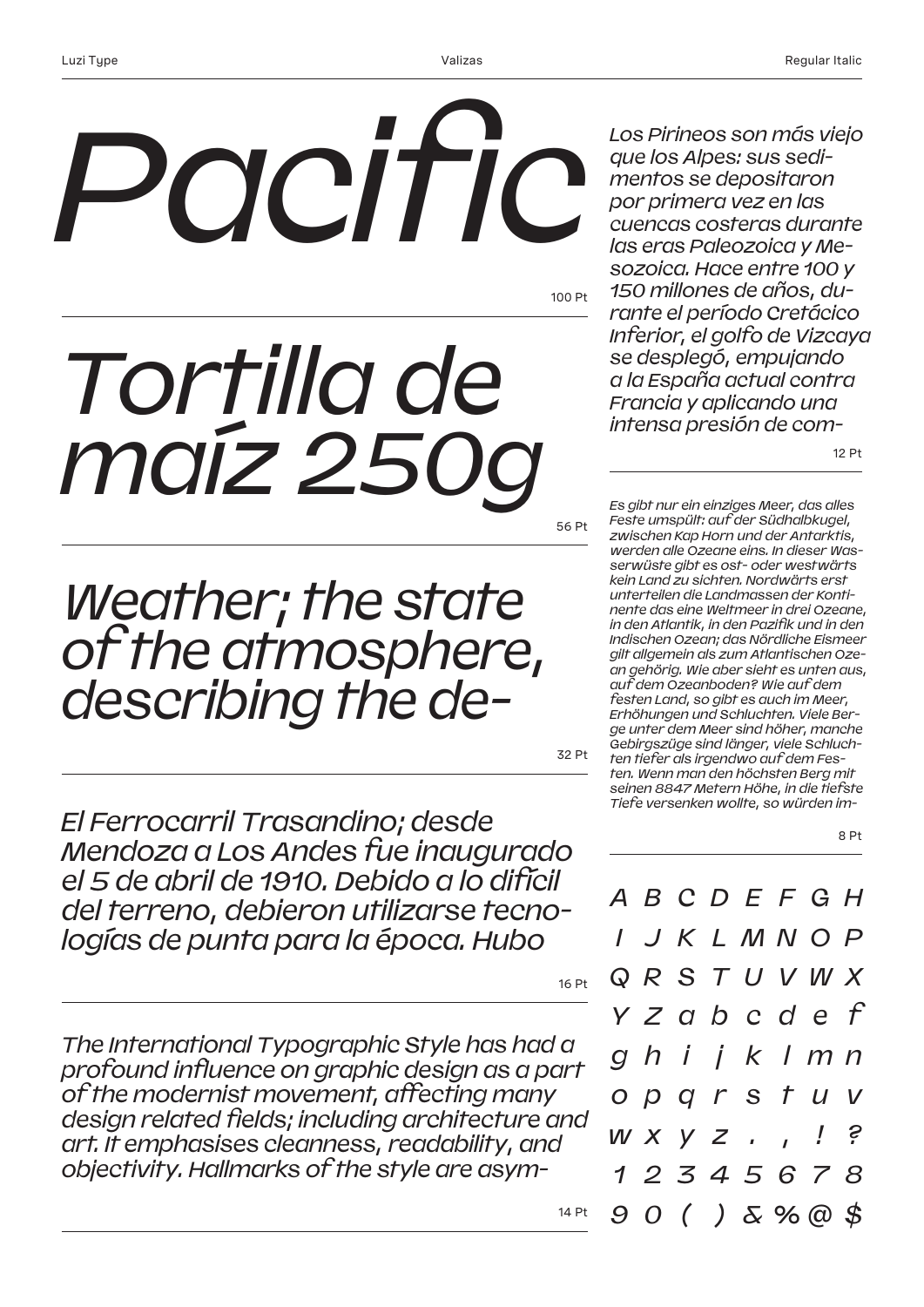## 100 Pt 56 Pt **Reality La Cuisine pyrénéenne**

### **Weather; the state of the atmosphere, describing the de-**

32 Pt

**El Ferrocarril Trasandino; desde Mendoza a Los Andes fue inaugurado el 5 de abril de 1910. Debido a lo difícil del terreno, debieron utilizarse tecnologías de punta para la época. Hubo** 

16 Pt

14 Pt

**The International Typographic Style has had a profound influence on graphic design as a part of the modernist movement, affecting many design related fields; including architecture and art. It emphasises cleanness, readability, and objectivity. Hallmarks of the** 

**Los Pirineos son más viejo que los Alpes: sus sedimentos se depositaron por primera vez en las cuencas costeras durante las eras Paleozoica y Mesozoica. Hace entre 100 y 150 millones de años, durante el período Cretácico Inferior, el golfo de Vizcaya se desplegó, empujando a la España actual contra Francia y aplicando una intensa presión de com-**

12 Pt

**Es gibt nur ein einziges Meer, das alles Feste umspült: auf der Südhalbkugel, zwischen Kap Horn und der Antarktis, werden alle Ozeane eins. In dieser Wasserwüste gibt es ost- oder westwärts kein Land zu sichten. Nordwärts erst unterteilen die Landmassen der Kontinente das eine Weltmeer in drei Ozeane, in den Atlantik, in den Pazifik und in den Indischen Ozean; das Nördliche Eismeer gilt allgemein als zum Atlantischen Ozean gehörig. Wie aber sieht es unten aus, auf dem Ozeanboden? Wie auf dem festen Land, so gibt es auch im Meer, Erhöhungen und Schluchten. Viele Berge unter dem Meer sind höher, manche Gebirgszüge sind länger, viele Schluchten tiefer als irgendwo auf dem Festen. Wenn man den höchsten Berg mit seinen 8847 Metern Höhe, in die tiefste Tiefe versenken wollte, so** 

8 Pt

|  |  | <b>ABCDEFGH</b>        |  |  |
|--|--|------------------------|--|--|
|  |  | <b>I J K L M N O P</b> |  |  |
|  |  | <b>QRSTUVWX</b>        |  |  |
|  |  | Y Z a b c d e f        |  |  |
|  |  | ghijklmn               |  |  |
|  |  | opgrstuv               |  |  |
|  |  | w x y z . , ! ?        |  |  |
|  |  | 12345678               |  |  |
|  |  | $90() \& \% @$ \$      |  |  |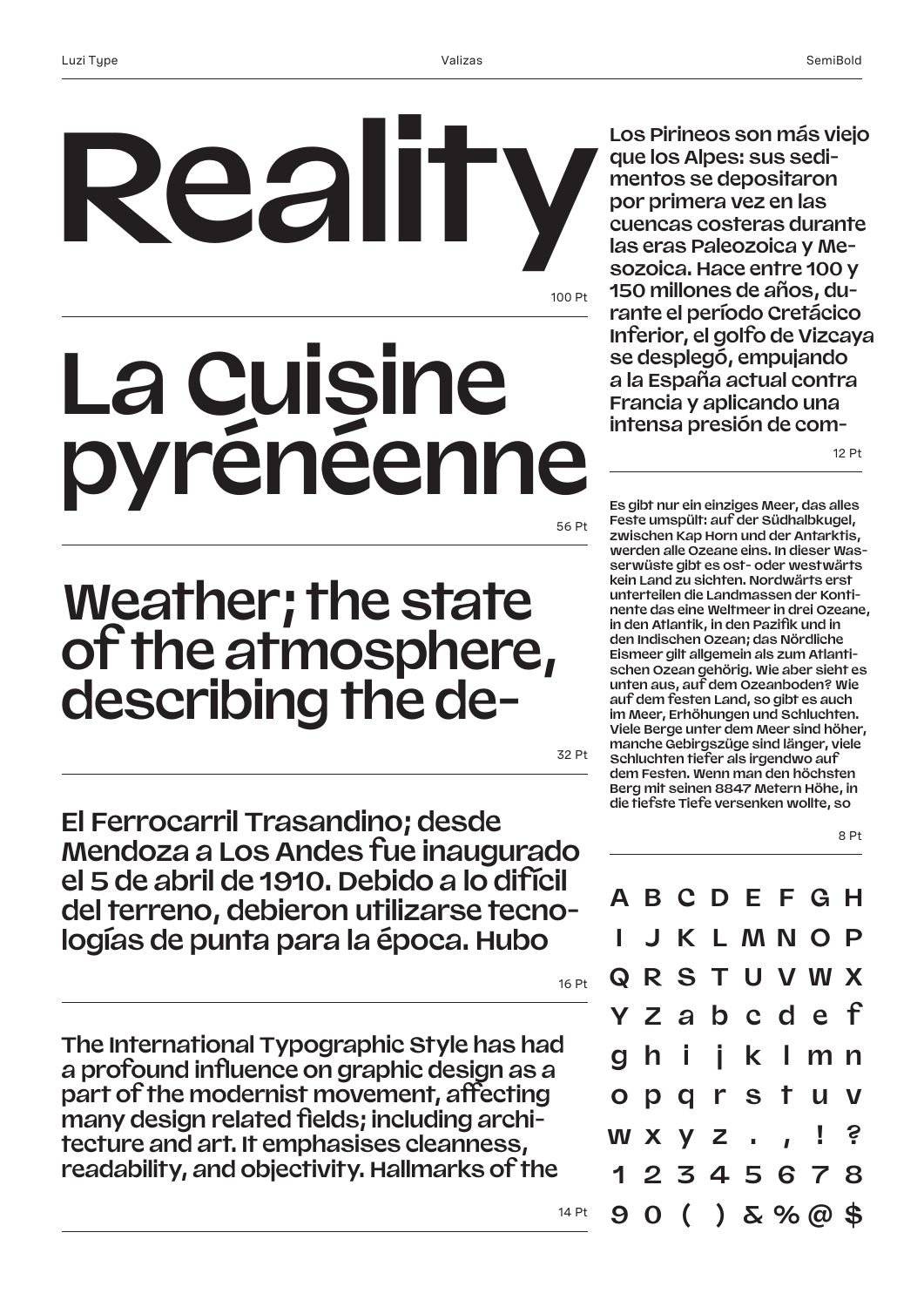# *Viento*

100 Pt

## *rica Tortilla de maíz 41*

56 Pt

### *Weather; the state of the atmosphere, describing the de-*

32 Pt

*El Ferrocarril Trasandino; desde Mendoza a Los Andes fue inaugurado el 5 de abril de 1910. Debido a lo difícil del terreno, debieron utilizarse tecnologías de punta para la época.* 

16 Pt

14 Pt

*The International Typographic Style has had a profound influence on graphic design as a part of the modernist movement, affecting many design related fields; including architecture and art. It emphasises cleanness, readability, and objectivity. Hallmarks of the* 

*Los Pirineos son más viejo que los Alpes: sus sedimentos se depositaron por primera vez en las cuencas costeras durante las eras Paleozoica y Mesozoica. Hace entre 100 y 150 millones de años, durante el período Cretácico Inferior, el golfo de Vizcaya se desplegó, empujando a la España actual contra Francia y aplicando una intensa presión de* 

12 Pt

*Es gibt nur ein einziges Meer, das alles Feste umspült: auf der Südhalbkugel, zwischen Kap Horn und der Antarktis, werden alle Ozeane eins. In dieser Wasserwüste gibt es ost- oder westwärts kein Land zu sichten. Nordwärts erst unterteilen die Landmassen der Kontinente das eine Weltmeer in drei Ozeane, in den Atlantik, in den Pazifik und in den Indischen Ozean; das Nördliche Eismeer gilt allgemein als zum Atlantischen Ozean gehörig. Wie aber sieht es unten aus, auf dem Ozeanboden? Wie auf dem festen Land, so gibt es auch im Meer, Erhöhungen und Schluchten. Viele Berge unter dem Meer sind höher, manche Gebirgszüge sind länger, viele Schluchten tiefer als irgendwo auf dem Festen. Wenn man den höchsten Berg mit seinen 8847 Metern Höhe, in die tiefste Tiefe* 



*A B C D E F G H I J K L M N O P Q R S T U V W X Y Z a b c d e f g h i j k l m n o p q r s t u v w x y z . , ! ? 1 2 3 4 5 6 7 8 9 0 ( ) & % @ \$*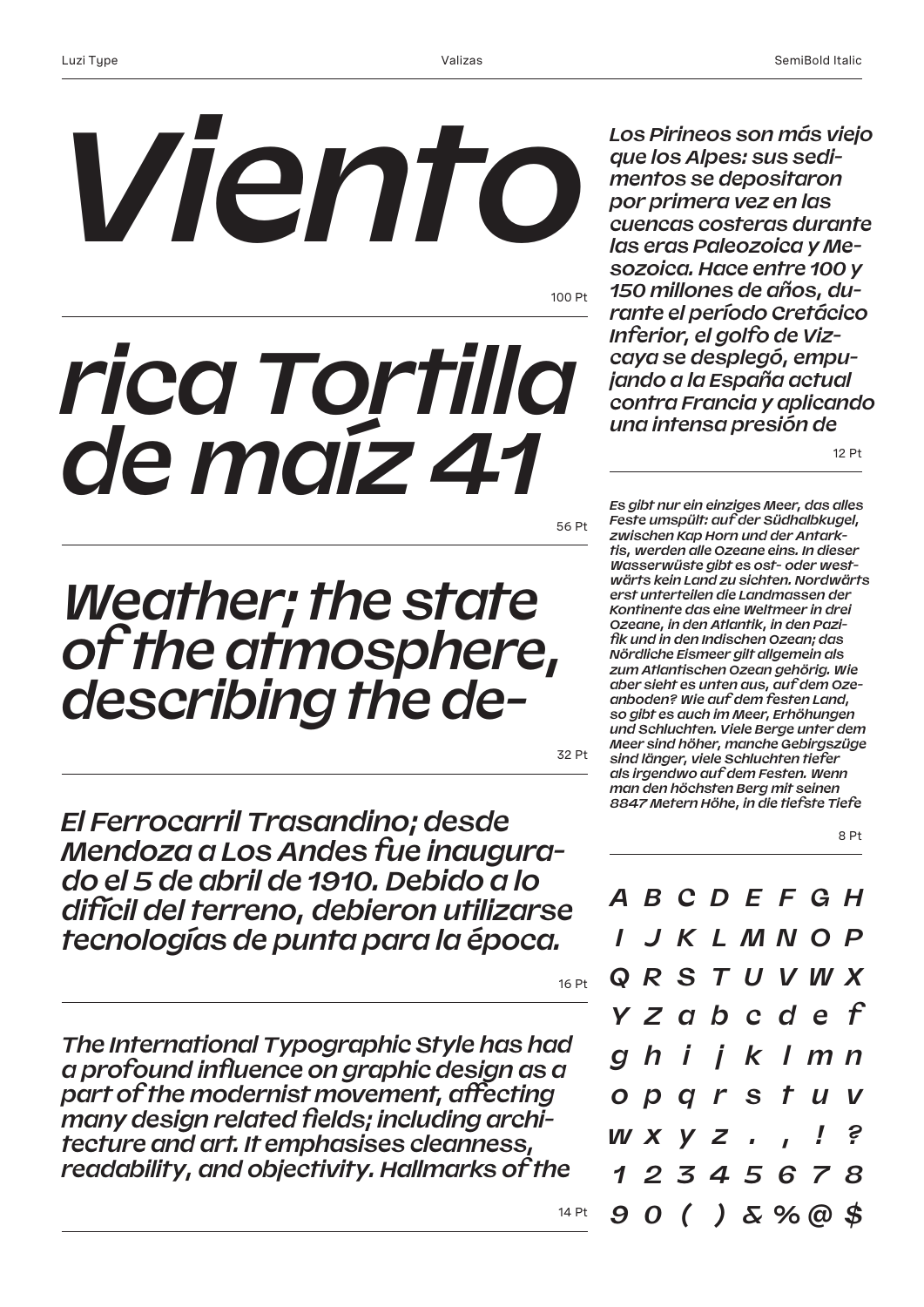**Napoli** 

**Los Pirineos son más viejo que los Alpes: sus sedimentos se depositaron por primera vez en las cuencas costeras durante las eras Paleozoica y Mesozoica. Hace entre 100 y 150 millones de años, durante el período Cretácico Inferior, el golfo de Vizcaya se desplegó, empujando a la España actual contra Francia y aplicando** 

12 Pt

#### 56 Pt

100 Pt

### **Weather; the state of the atmosphere, describing the de-**

**Andalucian** 

**Orname** 

32 Pt

**El Ferrocarril Trasandino; desde Mendoza a Los Andes fue inaugurado el 5 de abril de 1910. Debido a lo difícil del terreno, debieron utilizarse tecnologías de punta para la época.** 

**The International Typographic Style has had a profound influence on graphic design as a part of the modernist movement, affecting many design related fields; including architecture and art. It emphasises cleanness, readability, and objectivity. Hallmarks** 

**Es gibt nur ein einziges Meer, das alles Feste umspült: auf der Südhalbkugel, zwischen Kap Horn und der Antarktis, werden alle Ozeane eins. In dieser Wasserwüste gibt es ost- oder westwärts kein Land zu sichten. Nordwärts erst unterteilen die Landmassen der Kontinente das eine Weltmeer in drei Ozeane, in den Atlantik, in den Pazifik und in den Indischen Ozean; das Nördliche Eismeer gilt allgemein als zum Atlantischen Ozean gehörig. Wie aber sieht es unten aus, auf dem Ozeanboden? Wie auf dem festen Land, so gibt es auch im Meer, Erhöhungen und Schluchten. Viele Berge unter dem Meer sind höher, manche Gebirgszüge sind länger, viele Schluchten tiefer als irgendwo auf dem Festen. Wenn man den höchsten Berg mit seinen 8847 Metern Höhe,** 



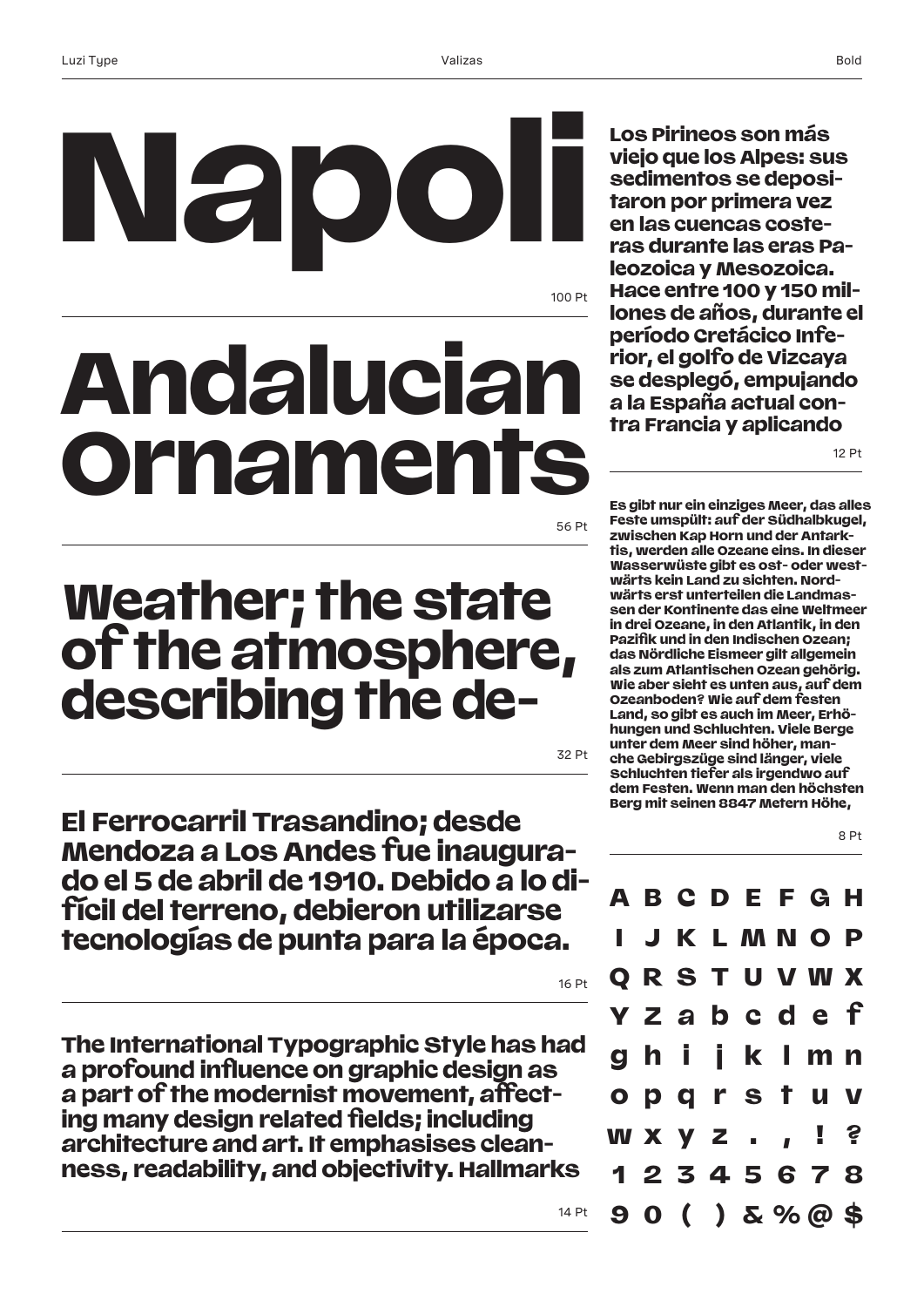

100 Pt

## *la Velocità del vento…*

56 Pt

### *Weather; the state of the atmosphere, describing the de-*

32 Pt

16 Pt

14 Pt

*El Ferrocarril Trasandino; desde Mendoza a Los Andes fue inaugurado el 5 de abril de 1910. Debido a lo difícil del terreno, debieron utilizarse tecnologías de punta para la época.* 

*The International Typographic Style has had a profound influence on graphic design as a part of the modernist movement, affecting many design related fields; including architecture and art. It emphasises cleanness, readability, and objectiv-* *Los Pirineos son más viejo que los Alpes: sus sedimentos se depositaron por primera vez en las cuencas costeras durante las eras Paleozoica y Mesozoica. Hace entre 100 y 150 millones de años, durante el período Cretácico Inferior, el golfo de Vizcaya se desplegó, empujando a la España actual contra Francia y aplicando* 

12 Pt

8 Pt

*Es gibt nur ein einziges Meer, das alles Feste umspült: auf der Südhalbkugel, zwischen Kap Horn und der Antarktis, werden alle Ozeane eins. In dieser Wasserwüste gibt es ost- oder westwärts kein Land zu sichten. Nordwärts erst unterteilen die Landmassen der Kontinente das eine Weltmeer in drei Ozeane, in den Atlantik, in den Pazifik und in den Indischen Ozean; das Nördliche Eismeer gilt allgemein als zum Atlantischen Ozean gehörig. Wie aber sieht es unten aus, auf dem Ozeanboden? Wie auf dem festen Land, so gibt es auch im Meer, Erhöhungen und Schluchten. Viele Berge unter dem Meer sind höher, manche Gebirgszüge sind länger, viele Schluchten tiefer als irgendwo auf dem Festen. Wenn man den höchsten Berg mit sei-*

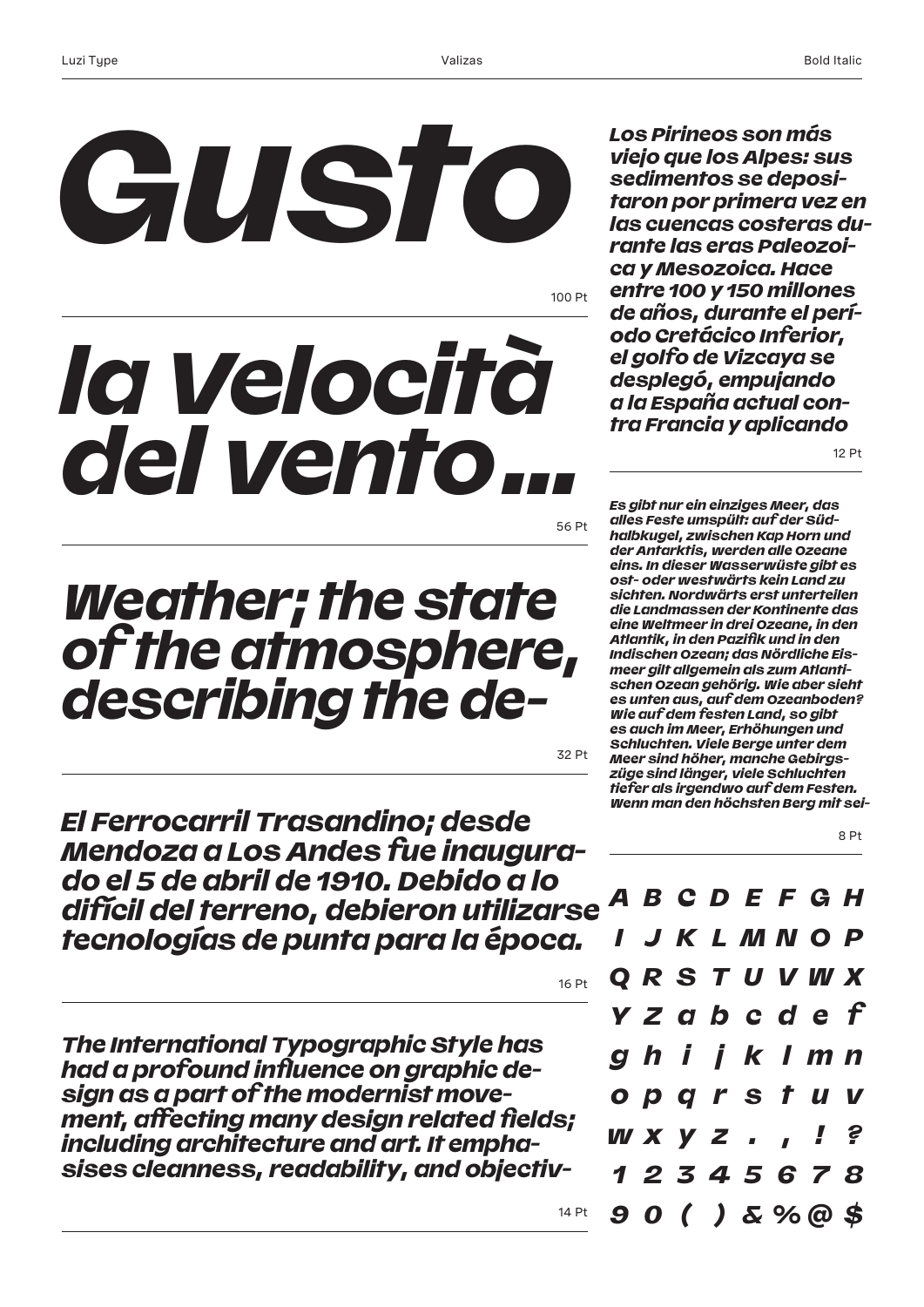## 100 Pt Paltas nola d **du**

56 Pt

### Weather; the state of the atmosphere, describing the de-

32 Pt

16 Pt

14 Pt

El Ferrocarril Trasandino; desde Mendoza a Los Andes fue inaugurado el 5 de abril de 1910. Debido a lo difícil del terreno, debieron utilizarse tecnologías de punta para la

The International Typographic Style has had a profound influence on graphic design as a part of the modernist movement, affecting many design related fields; including architecture and art. It emphasises cleanness, readability, and objec-

Los Pirineos son más viejo que los Alpes: sus sedimentos se depositaron por primera vez en las cuencas costeras durante las eras Paleozoica y Mesozoica. Hace entre 100 y 150 millones de años, durante el período Cretácico Inferior, el golfo de Vizcaya se desplegó, empujando a la España actual contra Francia y aplicando

12 Pt

Es gibt nur ein einziges Meer, das alles Feste umspült: auf der Südhalbkugel, zwischen Kap Horn und der Antarktis, werden alle Ozeane eins. In dieser Wasserwüste gibt es ost- oder westwärts kein Land zu sichten. Nordwärts erst unterteilen die Landmassen der Kontinente das eine Weltmeer in drei Ozeane, in den Atlantik, in den Pazifik und in den Indischen Ozean; das Nördliche Eismeer gilt allgemein als zum Atlantischen Ozean gehörig. Wie aber sieht es unten aus, auf dem Ozeanboden? Wie auf dem festen Land, so gibt es auch im Meer, Erhöhungen und Schluchten. Viele Berge unter dem Meer sind höher, manche Gebirgszüge sind länger, viele Schluchten tiefer als irgendwo auf dem Festen. Wenn man den höchsten Berg mit

8 Pt

G H MNO P Q R S T U V W X a b c d e g h i j k l m n o p q r s t u v w x y z . , ! ? 1 2 3 4 5 6 7 8 9 0 ( ) & % @ \$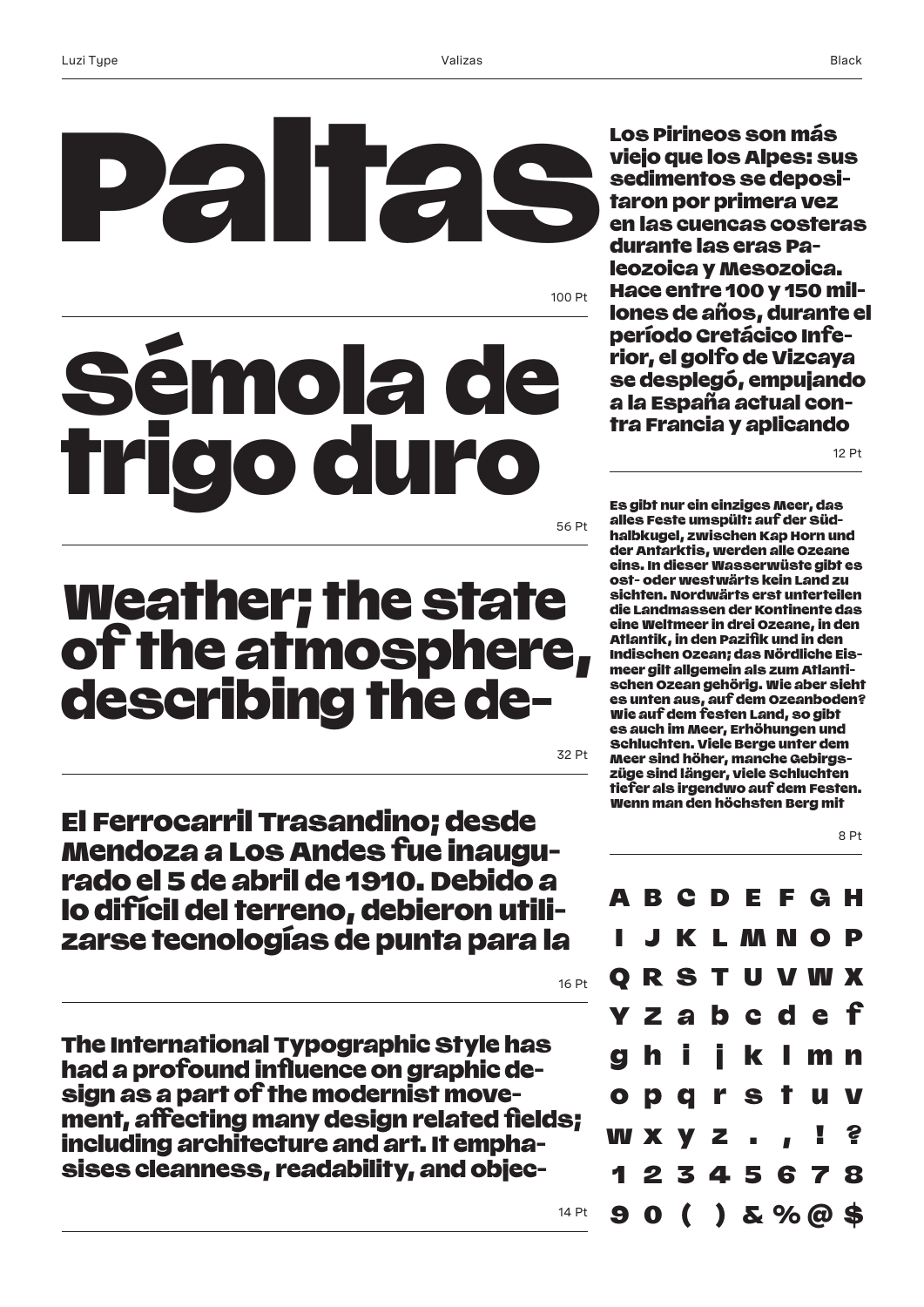

100 Pt

## *Orchestra Direttora*

56 Pt

### *Weather; the state of the atmosphere, describing the de-*

32 Pt

16 Pt

14 Pt

*El Ferrocarril Trasandino; desde Mendoza a Los Andes fue inaugurado el 5 de abril de 1910. Debido a lo difícil del terreno, debieron utilizarse tecnologías de punta para* 

*The International Typographic Style has had a profound influence on graphic design as a part of the modernist movement, affecting many design related fields; including architecture and art. It emphasises cleanness, readability, and objec-* Black Italic

*Los Pirineos son más viejo que los Alpes: sus sedimentos se depositaron por primera vez en las cuencas costeras durante las eras Paleozoica y Mesozoica. Hace entre 100 y 150 millones de años, durante el período Cretácico Inferior, el golfo de Vizcaya se desplegó, empujando a la España actual contra Francia y* 

12 Pt

*Es gibt nur ein einziges Meer, das alles Feste umspült: auf der Südhalbkugel, zwischen Kap Horn und der Antarktis, werden alle Ozeane eins. In dieser Wasserwüste gibt es ost- oder westwärts kein Land zu sichten. Nordwärts erst unterteilen die Landmassen der Kontinente das eine Weltmeer in drei Ozeane, in den Atlantik, in den Pazifik und in den Indischen Ozean; das Nördliche Eismeer gilt allgemein als zum Atlantischen Ozean gehörig. Wie aber sieht es unten aus, auf dem Ozeanboden? Wie auf dem festen Land, so gibt es auch im Meer, Erhöhungen und Schluchten. Viele Berge unter dem Meer sind höher, manche Gebirgszüge sind länger, viele Schluchten tiefer als irgendwo auf dem Festen. Wenn man den höchsten Berg mit* 

8 Pt

*A B C D E F G H I J K L M N O P Q R S T U V W X Y Z a b c d e f g h i j k l m n o p q r s t u v w x y z . , ! ? 1 2 3 4 5 6 7 8 9 0 ( ) & % @ \$*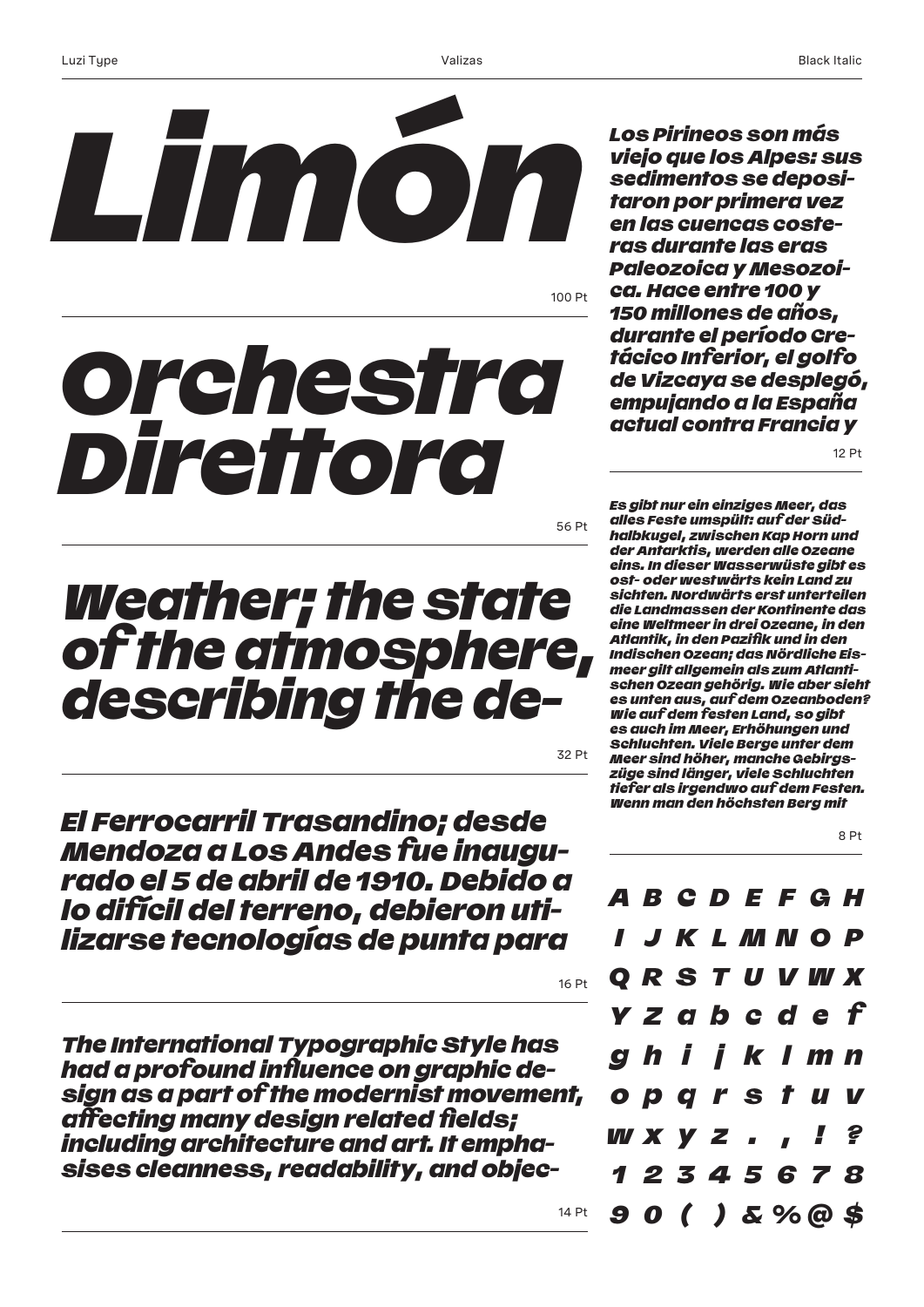|  |  | Unnercase |
|--|--|-----------|

**A B C D E F G H I J K L M N O P Q R S T U V W X Ŵ Ẅ Ẁ Ý Ŷ Ÿ Ỳ Ź Ž Ż Y Z Á Ă Â Ä À Ā Ą Å Ǻ Ã Æ Ǽ Ḃ Ć Č Ç Ĉ Ċ Ð Ď Ḋ É Ĕ Ě Ê Ë Ė È Ē Ę Ḟ Ğ Ĝ Ģ Ħ IJ Í Î Ï İ Ì Ī Į Ĩ Ĵ Ķ Ĺ Ľ Ļ Ł Ṁ Ń Ň Ņ Ŋ Ñ Ó Ŏ Ô Ö Ò Ő Ō Ø Ǿ Õ Œ Ṗ Þ Ŕ Ř Ŗ Ś Š Ş Ŝ Ș Ș Ŧ Ť Ţ Ț Ṫ Ú Ŭ Û Ü Ù Ű Ū Ų Ů Ũ Ẃ fi ffi fj ffj ft fft ff fff tf tt fbffbfh fkffkfl fflTh a b c d e f g h i j k l m n o p q r s t u v w x**  $\hat{c}$   $\dot{c}$   $\delta$   $\vec{d}$   $d'$ **ñ ķ ĸ ø ö ŏ ĩ ő ó ò ô ĵ ō ŀ ł ņ ń 'n ṁ ň ŋ š ṡ ß ſ ŝ õ ú ş ǿ ṫ ș œ ŭ ṗ û ŗ ř ś ů ÿ ẅ ẃ ý ũ ỳ ẁ ŵ ŷ ū ű ų è ě ī é ę ë ē ê į ĕ ì ḟ ė ț ľ ĺ ź ť ŧ ḋ ļ ž ţ ğ ģ ġ ĝ ħ ż ŕ þ ù ü y z á ă â ä à ā ą å ǻ ã æ ǽ ḃ ć č ç ĉ ċ ð đ ĥ ij ı í î ï . , : ; … · • ! ¡ ? ¿ « » ‹ › ' ' ' " " " ( } \ ) [ ] | ¦ { / \_ — – – - @ & ¶ § © ® ™ † ℮ ‡ \$ ^ ◊ \* ¢ € £ ¥ ƒ ¤ ∞ ∫ ∏ ∑ √ ∂ № Δ Ω μ π # ° + − ℓ ± × ÷ = ≠ ≈ ~ ¬ > < ≥ ≤ %‰ ' " 0 1 2 3 4 5 6 7 8 9 0 1 2 3 4 5 6 7 8 9 ½ ⅓⅔¼ ¾ ⅕ ⅖ ⅘ ⅙ ⅚ ⅛ ⅜ ⅝ ⅞ ¹ ² ³ ª º 0 1 2 3 4 5 6 7 8 9 0 1 2 3 4 5 6 7 8 9** Uppercase Lowercase Punctuation Marks and Symbols default Ligaturs default Ligatures Punctuation Marks and Symbols Superscript Superscript Superscript Superscript Superscript Superscript Superscript Proportional Figures (default) Nominator and Denominator Tabular Lining Figures